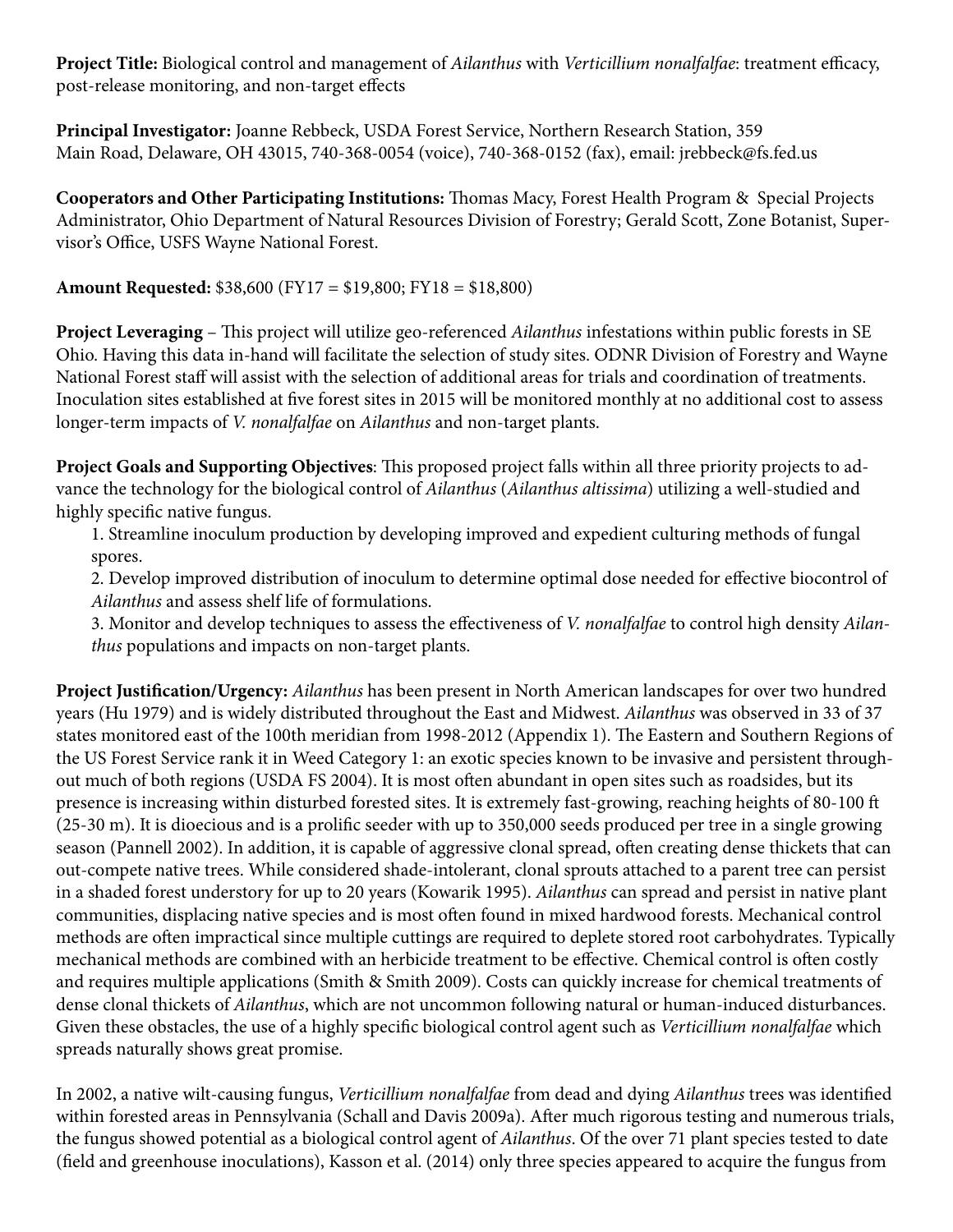natural spread (*Ailanthus*, staghorn sumac and striped maple) at very low levels. Injecting high concentrations of labcultured fungal spores into stems of *Ailanthus* seedlings in the greenhouse and canopy trees in the forest resulted in 100% mortality within 10-16 weeks. Within these forested areas of dead and dying *Ailanthus* trees, no other tree species exhibited any wilt symptoms. The genetically identical fungus has been found at multiple stands in Virginia (Snyder et al. 2013) and Ohio (Rebbeck et al. 2013).

In 2013, Rebbeck began testing the susceptibility of additional woody species to *V. nonalfalfae* in Ohio. To date, post-inoculation symptom development has been limited to devil's walkingstick (*Aralia spinosa*) and winged sumac (*Rhus copollina*). It is likely that these species serve as native hosts. Because American ginseng (*Panax quinefolius*) and devil's walkingstick are in the same botanical family Araliaceae, we began inoculation trials of ginseng in 2016. To date, no negative impacts associated with the fungus have been detected on ginseng. Throughout its range with the Appalachian region, ginseng cultivation and harvesting provides supplemental income to the public, so it is critical to assess its susceptibility to *V. nonalfalfae*. In 2014, Rebbeck established test sites in five forests in SE Ohio through past Forest Health Protection BCIP funding. Trials demonstrated that the fungus was effective in killing *Ailanthus* stems up to 16.5 in d.b.h. with no detectable non-target species effects. The fungus spread to nearby uninoculated *Ailanthus* trees. Monitoring of these trials will be ongoing to estimate rate of spread, native tree regeneration and non-target plant effects.

Since many forested areas within Ohio have varying densities of *Ailanthus*, developing and testing *V. nonalfalfae* as a biocontrol agent of *Ailanthus* is highly desirable. Many public forest managers and private landowners have enthusiastically offered *Ailanthus*-infested stands for inclusion in biocontrol trials. This potential biocontrol agent provides an added benefit - the fungus is native to North America so we are not introducing a new exotic organism. Once the fungus is introduced into a stand, it can spread from tree to tree through root grafting and naturally build up in the forest (O'Neil and Davis 2014). Efforts are underway to locate and confirm the presence of *V. nonalfalfae* in Indiana, West Virginia, Maryland, and Kentucky. Once the fungus is found within a given state, initiation of inoculation trials in that given state is only subject to approval by State officials. Because there is no interstate movement of the fungus, USDA APHIS has no jurisdiction.

# **Approach**

#### **Description of activities and methods:**

**Goal 1:** Testing efficacy of alternative production methods of fungal inoculum Currently fungal inoculum is generated on solid agar media as described by Schall & Davis (2009a). Culturing on solid agar media takes 3 to 4 weeks to allow adequate hyphal growth and spore production. Recently, we developed a liquid media culturing methods as a means to increase inoculum production and efficiency (Appendix 2). Adequate concentrations (3 x 104 spores/ml) of viable conidia were produced in approximately 5 days. We propose to test the efficacy and potency of the conidia produced in liquid-cultures first with techniques with greenhouse inoculation trials utilizing *Ailanthus* seedlings prior to field testing. If successful, this technique could shorten the time and labor needed by 3 weeks. The proposed liquid method of conidial production has the potential to quickly produce much larger quantities of inoculum.

**Goal 2**: Develop improved distribution of inoculum to determine optimal dose needed for effective biocontrol of *Ailanthus* and assess shelf life of formulations. We will also implement trials to determine the lowest concentration of inoculum needed to effectively kill *Ailanthus* stems. To date, only conidial concentration of 107 ml-1 have been tested as an effective dose. While testing soil-based formulations, O'Neil and Davis (2015) found that 10 to 20 g *V. nonalfalfae*-colonized soils were equally effective as a biocontrol treatment. Preliminary dose-response trials will be conducted with seedlings in the greenhouse to efficiently identify three target concentrations (plus controls) for field trials. Seedlings will be evaluated biweekly for disease symptoms using a 0–8 scale, where  $0 =$ healthy foliage,  $1 =$  chlorosis and/or necrotic margins on leaves,  $2 =$  slight wilt (<15% wilting foliage) with no or slight defoliation (<15%),  $3 =$  moderate wilt (15% to <50% wilting foliage) with no or slight defoliation (<15%), 4  $=$  severe wilt (50–100% wilting foliage) with no or slight defoliation (<15%), 5 = moderate defoliation (15% to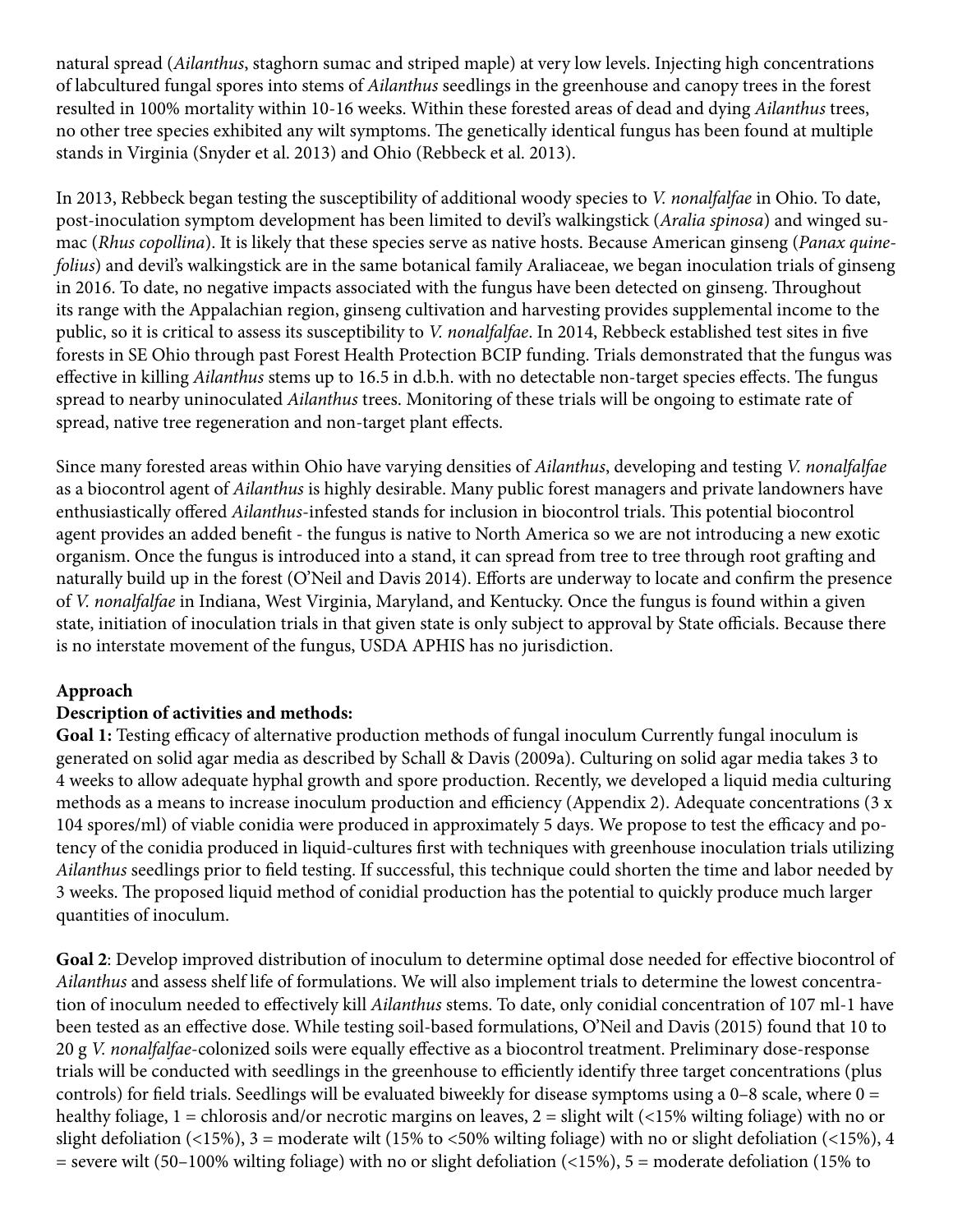$(50\%)$ , 6 = severe defoliation (50% to  $(90\%)$ , 7 = very severe defoliation (90–100%) with epicormic sprouting and 8 = dead (O'Neil and Davis 2015). The shelf life of inoculum produced from liquid and solid media cultures will also be similarly tested.

**Goal 3:** Monitor and develop techniques to assess the effectiveness of *V. nonalfalfae* to control high density *Ailanthus* populations and impacts on non-target plants. Since *Ailanthus* is an aggressive sprouter, dense areas of rapidly-growing saplings can quickly establish follow burning, harvesting and ineffective herbicide treatments. Chemically treating these high density areas is extremely labor intensive, increasing operational costs. We propose to utilize these areas to test the rate of spread of the fungus and determine the minimum number of stems treated to kill high density patches of *Ailanthus* sapling/poles in lieu of utilizing limited resources towards chemical control. Many known areas have already been identified by groundtruthing geo-reference aerial mapping and timber management projects within public forests. In early 2017, approximately four to five trial high-density "patch" areas will be selected among candidate sites (Athens District Wayne NF, Blue Rock, Hocking, Pike, Tar Hollow, Perry and Scioto Trail State Forests) with the assistance of ODNR Division of Forestry and WNF staff. A minimum of five high density sapling areas at a given trial site will be used for a minimum of total of 20 plots. Replicate plots will vary in size depending on size of a given sapling-pole patch. Inoculation areas within a given site will be physically separated by at least 100 ft. Within each patch, the largest 2 to 3 *Ailanthus* saplings (>5 in d.b.h.) will be inoculated three times at the base of each trunk using a hatchet and injected with 1 ml of 1 x 107 conidia ml-1 (Schall and Davis 2009ab). Each stand within a site will have a control stand where trees will be wounded with a sterile hatchet at three points at the stem base and treated with sterile distilled water. All trees will be inoculated in late May to early June 2017. Disease severity of inoculated seedlings and trees will be evaluated monthly from June through October using a scale of 0–8, previously described. Other non-*Ailanthus* tree species, woody shrubs and vines will be monitored for symptom development within inoculation areas as well.

Continue to monitor inoculation trials initiated in a previously funded Forest Health BCIP project at five sites (Appendix 3).

# **Length of project:** 2 years

- **Required Documentation** (Technical Advisory Group, APHIS, NEPA): In 2013, Rebbeck secured approval to begin inoculation trials with the Ohio isolate *V. nonalfalfae* by Ohio Department of Agriculture. In 2014, it was determined *V. nonalfalfae* inoculations on the Wayne National Forest were categorically excluded from NEPA approval by Forest Supervisor Tony Scardina.
- **Statistical analyses:** *Verticillium* wilt inoculation response variables to be measured include: disease severity index, *Ailanthus* stem density and mortality estimates. Data will be analyzed via ANOVA, Repeated Measures Analyses and other appropriate statistical methods such as regression analyses in a factorial design, testing for effectiveness of *V. nonalfalfae* inoculations.
- Year 1 (2017): Initiate liquid culture methods testing in spring 2017. Complete greenhouse inoculation trials comparing efficacy of conidial inoculum produced from liquid and solid media culture. Initiate in greenhouse preliminary trials to identify conidial concentrations to test in field trials. Identify and setup, test sites for sapling inoculations. Monitor non-target trials of ginseng, devil's walkingstick and sumac initiated in 2015 and 2016. Continue monthly disease ratings of inoculation trials initiated at five sites in 2015. Submit progress report in September.

**Year 2 (2018)**: Continue monthly disease severity index ratings on inoculated stems at all sites.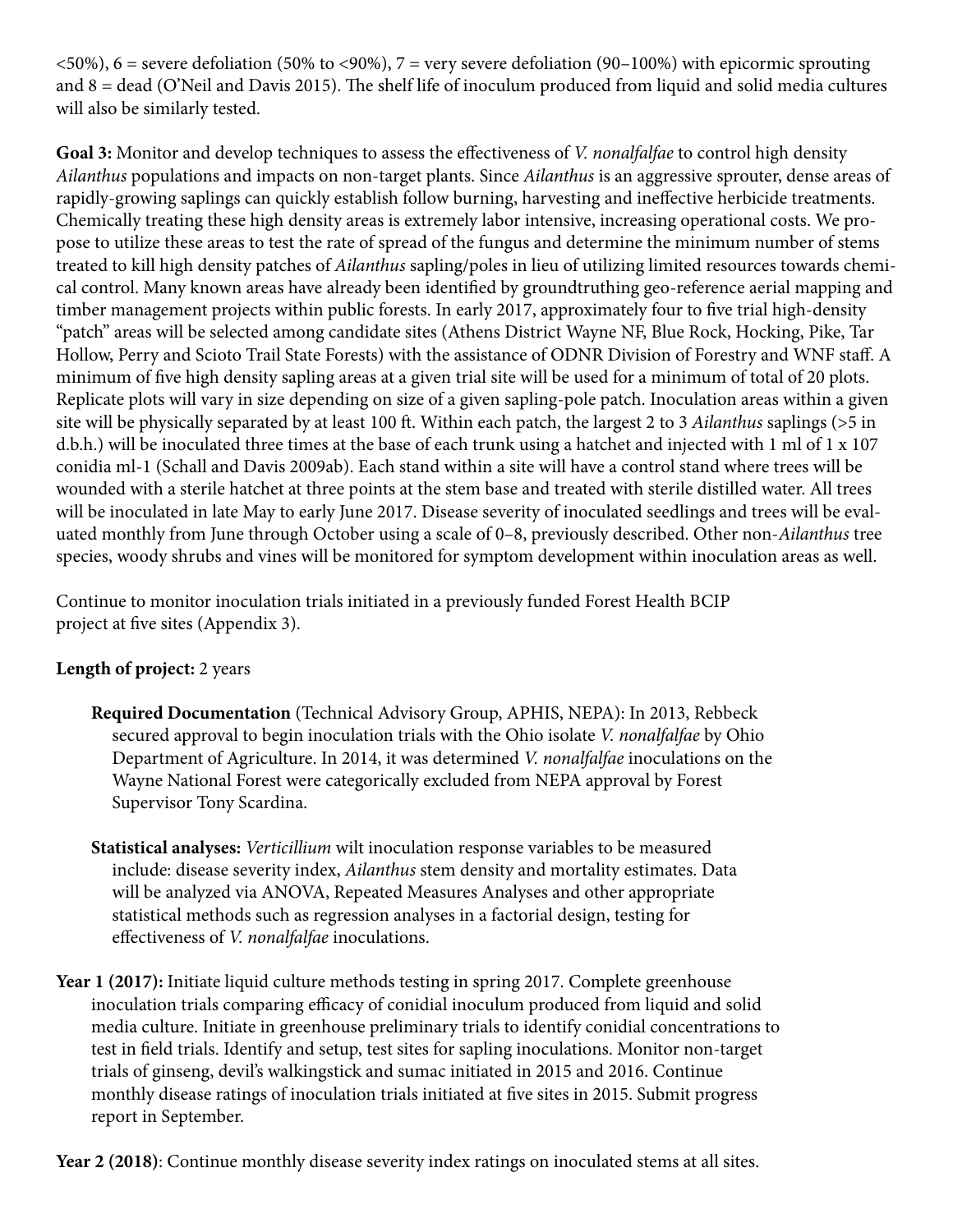Submit progress report in September.

#### **Expected Products and Outcomes:**

1. Development of a liquid culture method to scale-up fungal inoculum production.

2. Development of a methodology to monitor post-release of *Ailanthus* wilt in forested areas.

3. Presentations at various professional meetings sponsored by the following: ODNR Forest Health, Ohio Chapter of American Society of Foresters, Ohio Invasive Plant Council Ohio, Midwest Invasive Plant Network, SE Ohio Invasive Plants Interest Group, and OSU Extension Service. These oral presentations have the potential to inform a large number of land managers and private landowners regarding the efficacy of *V. nonalfalfae* as a biological control of *Ailanthus* and possible non-target effects.

4. Initiate coordination with ODNR service foresters and consulting foresters to begin future trial inoculations on private lands, contingent on limited off-target species effects. FHP Sponsor/Contact: John F. Kyhl, St. Paul, MN; 651-649-5265, jkyhl@fs.fed.us

| Proposed budget: FY 2017 - 2018 |  |  |  |
|---------------------------------|--|--|--|
|---------------------------------|--|--|--|

| <b>FY 2017</b> | Item        | <b>Requested Funding</b> | <b>Indirect Costs Other</b><br><b>Source Funding</b> | Source                        |
|----------------|-------------|--------------------------|------------------------------------------------------|-------------------------------|
| Administration | Salary*     | 16,800                   |                                                      | 44,000 USDA FS RESEARCH & NFS |
|                |             |                          |                                                      | REGION 9 (in-kind salary)     |
|                | Travel      | 1,000                    | 500                                                  | <b>USDA FS</b>                |
| Procurements   | Contracting |                          |                                                      |                               |
|                | Equipment   |                          |                                                      |                               |
|                | Supplies    | 2,000                    |                                                      |                               |
| Year Totals    |             | 19,800                   | 44,500                                               |                               |

\*Field technician - 1 seasonal staff at \$15/hr (includes fringe) for 28 weeks

| <b>FY 2018</b> | <b>Item</b>     | <b>Requested Funding</b> | <b>Other Source Funding</b> | Source                        |
|----------------|-----------------|--------------------------|-----------------------------|-------------------------------|
| Administration | Salary          | 16,800                   |                             | 41,500 USDA FS RESEARCH & NFS |
|                |                 |                          |                             | REGION 9 (in-kind salary)     |
|                | Travel          | 1,000                    | 500                         | <b>USDA FS</b>                |
| Procurements   | Contracting     |                          |                             |                               |
|                | Equipment       |                          |                             |                               |
|                | <b>Supplies</b> | 1,000                    |                             |                               |
| Year Totals    |                 | 18,800                   | 42,000                      |                               |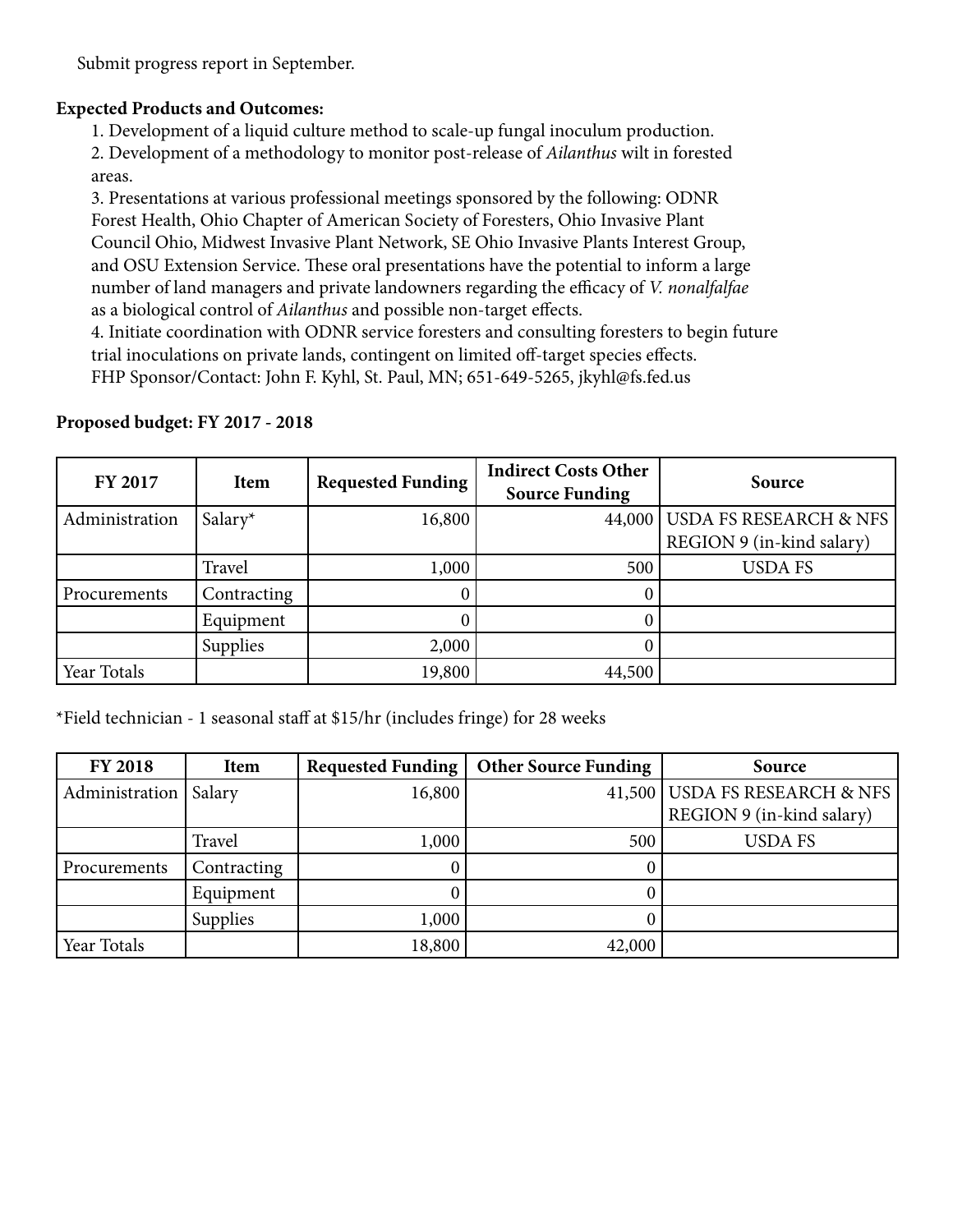### **Literature cited**

Hu SY. 1979. Ailanthus. Arnoldia 39:29-50.

Kasson MT, Short DPG, O'Neal ES, Subbaro KV, Davis D. 2014. Comparative pathogenicity, biological efficacy, and multilocus sequence typing of *Verticillium nonalfalfae* from the invasive *Ailanthus altimissa* and other hosts. Phytopathology http://dx.doi.org/10.1094/PHYTO-06-13-0148-R

Kowarik I. 1995. Clonal growth in *Ailanthus altissima* on a natural site in West Virginia. Journal of Vegetation Science 6:853-856.

O'Neal, E.S. and Davis, D.D., 2015. Intraspecific root grafts and clonal growth within *Ailanthus altissima* stands influence *Verticillium nonalfalfae* transmission. Plant Disease, 99(8), pp.1070-1077.

O'Neal, E.S. and Davis, D.D., 2015. Biocontrol of *Ailanthus altissima*: inoculation protocol and risk assessment for *Verticillium nonalfalfae* (Plectosphaerellaceae: Phyllachorales). Biocontrol Science and Technology, 25(8), pp.950-969.

Pannell PD. 2002. Tree-of-heaven control. Maryland Department of Natural Resources Forest Service Stewardship Bulletin, Hagerstown, MD.

Schall MJ and DD Davis. 2009a. *Ailanthus altissima* Wilt and Mortality: Etiology. Plant Disease. 93:747-751.

Schall MJ and DD Davis. 2009b. Verticillium Wilt of *Ailanthus altissima*: Susceptibility of associated tree species. Plant Disease 93:1158-1162.

Smith, K and Smith A. 2009 Controlling non-native invasive plants in Ohio forests: *Ailanthus*. OSU Fact Sheet F-65-09.

Snyder et al. 2013. First Report of Verticillium Wilt of *Ailanthus altissima* in Virginia caused by *Verticillium nonalfalfae*. Plant Disease 97 (6):837

U.S. Department of Agriculture, Forest Service, Eastern Region. 2004. Eastern Region invasive plants ranked by degree of invasiveness as based on information from states, [Online]. In: Noxious weeds and non-native invasive plants. Section 3: Invasive plants. Milwaukee, WI: Eastern Region (Producer). Available http://www.fs.fed.us/r9/wildlife/range/weed/Sec3B.htm [2016, Oct 21]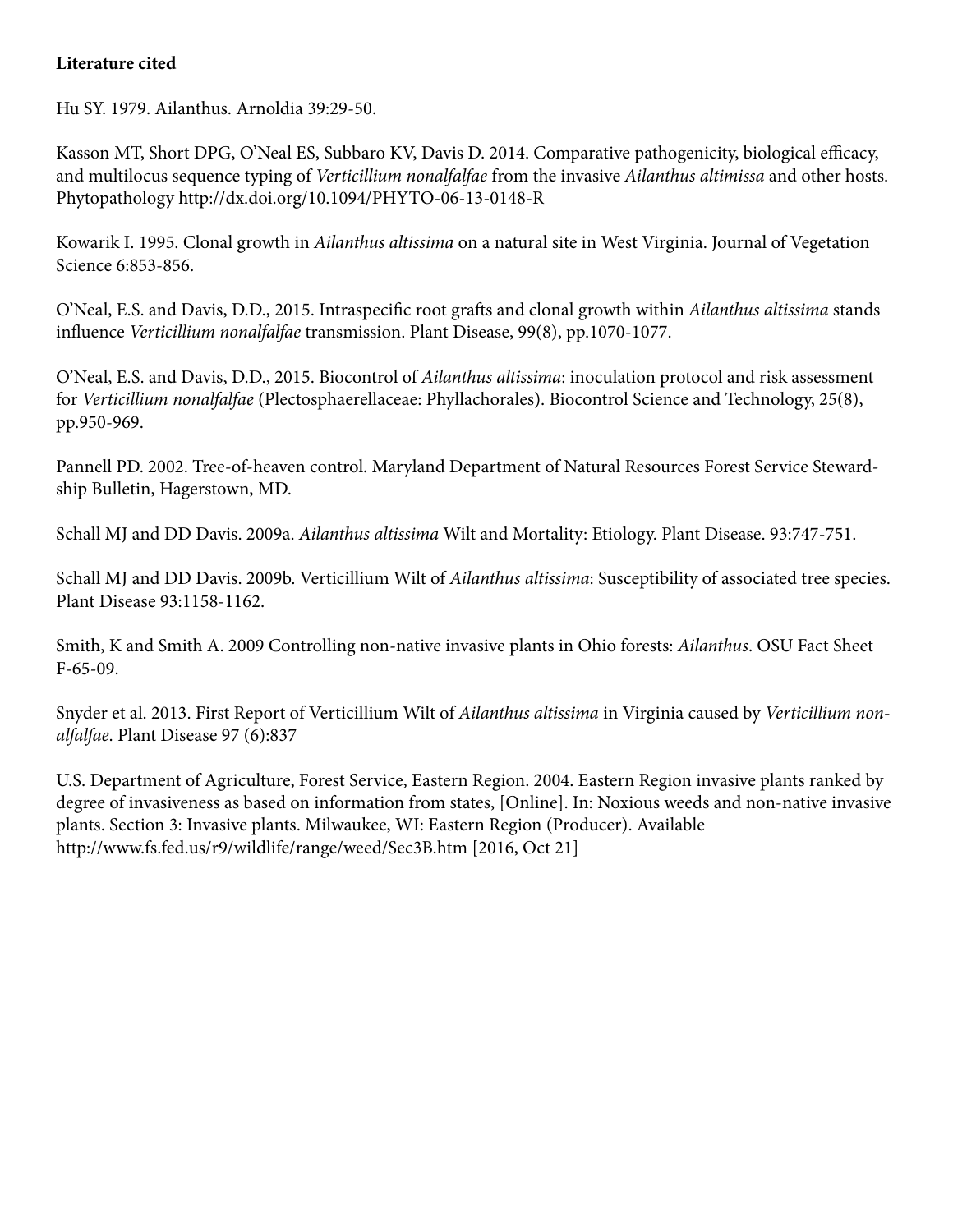**Appendix 1**. Distribution of Ailanthus using FIA data with a resolution of 240 m. Source: from National Individual Tree Species Atlas. 2015, FHTET-15-01. Fort Collins, CO: U.S. Department of Agriculture, Forest Service, Forest Health Technology Enterprise Team. 1998 -2012.



Ailanthus altissima wall) Swingle Simaroubaceae - Quassia Family FIA Code 341 - Plants Symbol AtAL

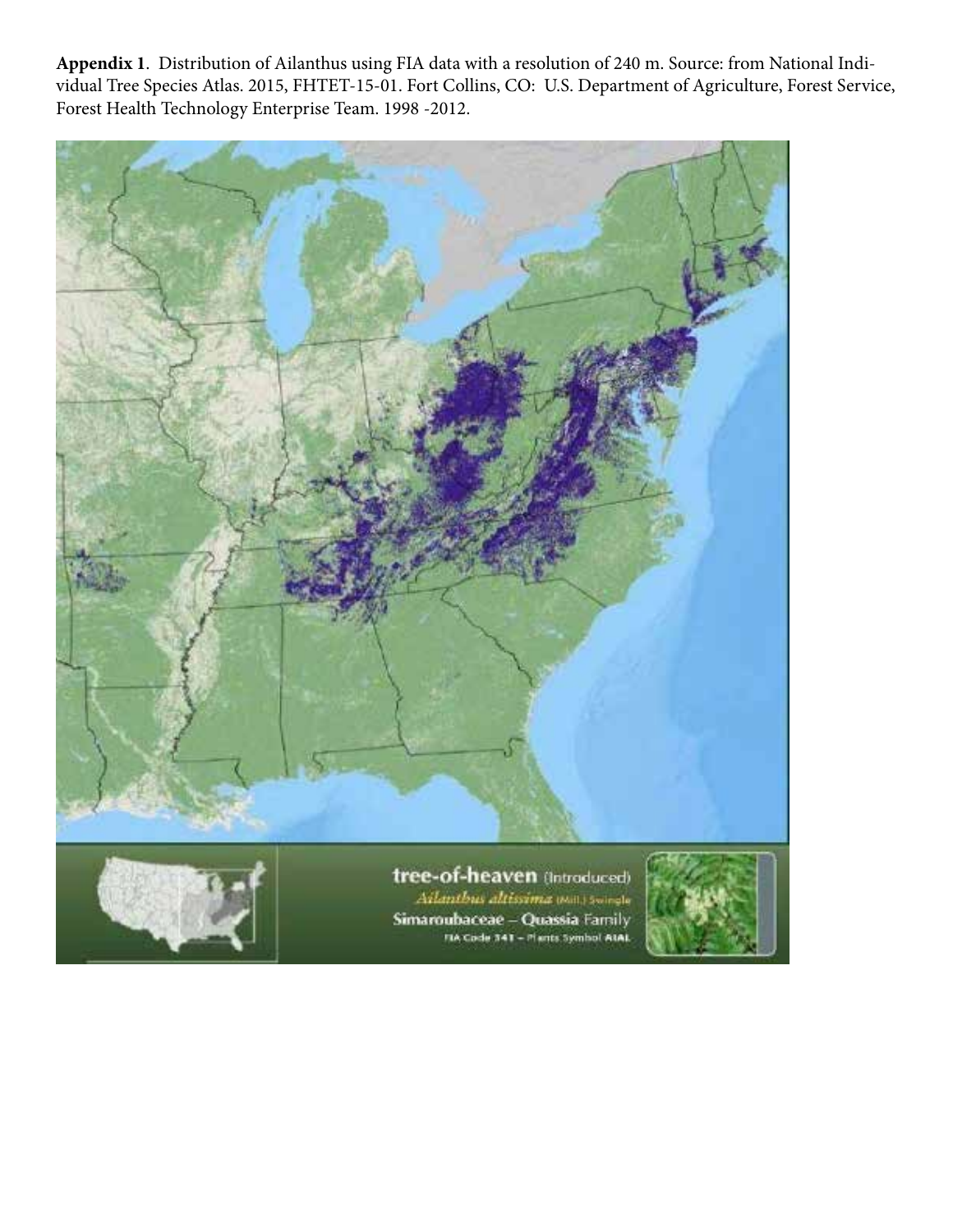## **A. Standard practice to generate inoculum**

#### **Solid Media Spore Production and Inoculum Preparation**

Prepare solid agar & plate with spore culture 3-4 weeks

Mycelia and conidia loosened with sterile spatula into sterile water

Mixed and filtered through sterile cheese cloth or milk filter

Centrifuge spin to remove hyphae Verify spore counts & dilute to 107 conidia ml-1 with sterile water

Conidial viability evaluated by counting colony forming units of suspensions plated on plum extract agar 2-3 day shelf life

Keep solution cool, take to field. Apply 1ml inoculum per incision into Ailanthus stem (3 cuts/tree)

### **B. Goal: Develop & test as streamline method to generate inoculum**

## **Liquid Media Spore Production and Inoculum Preparation**

Prepare sterile liquid media & inoculate with spore culture.  $~5$  days

Agitate to release spore. Verify spore counts & dilute to 107 conidia ml-1 with sterile water

Conidial viability evaluated by counting colony forming units of suspensions plated on plum extract agar

Keep solution cool, take to field. Apply 1ml directly into incision into Ailanthus stem 3 cuts/ tree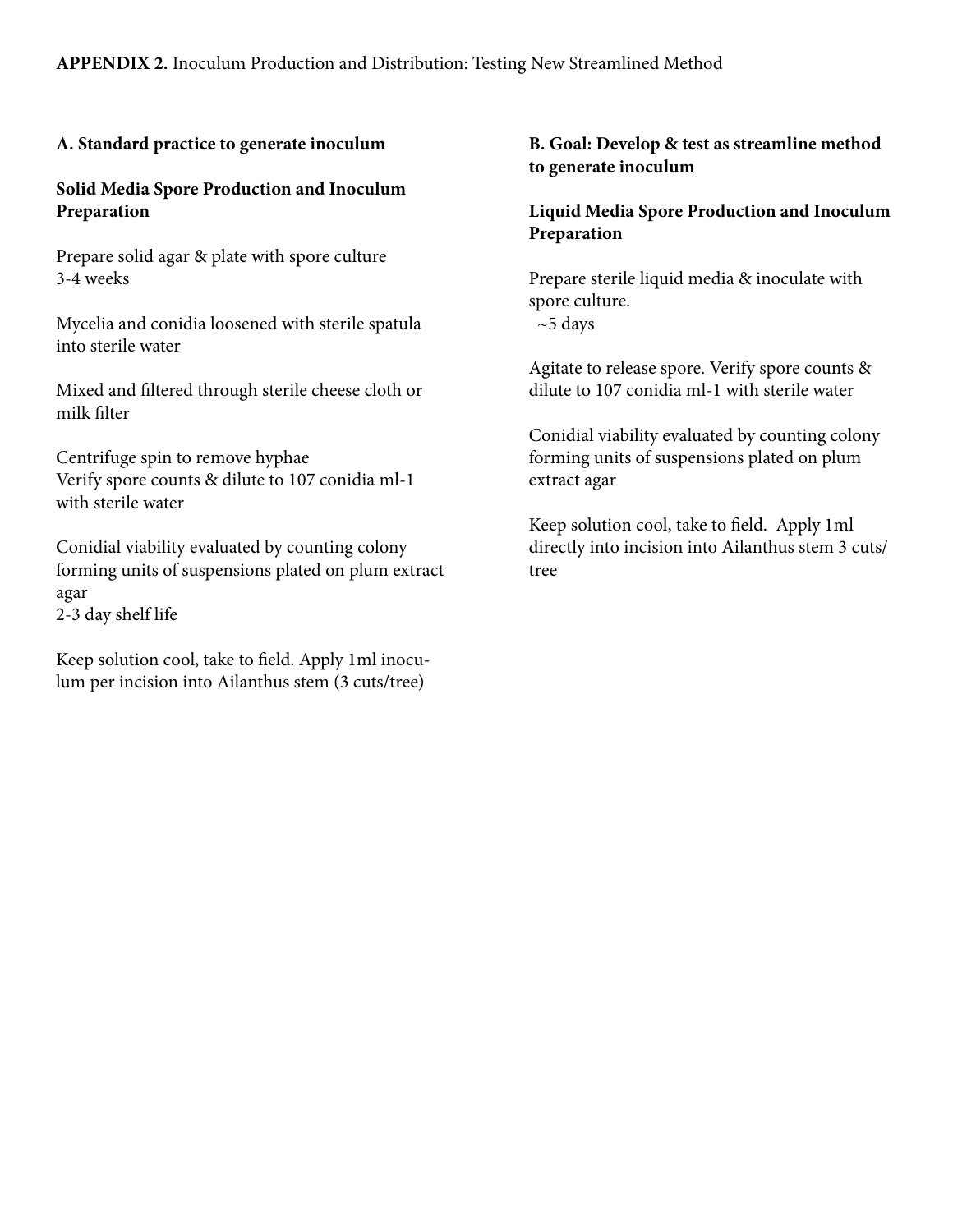**Appendix 3.** Map of sites for field inoculation trials to be monitored. Four stands within each site were inoculated with V. nonalfalfae in May 2015. An additional site at each site was used as a control with sterile water inoculations.